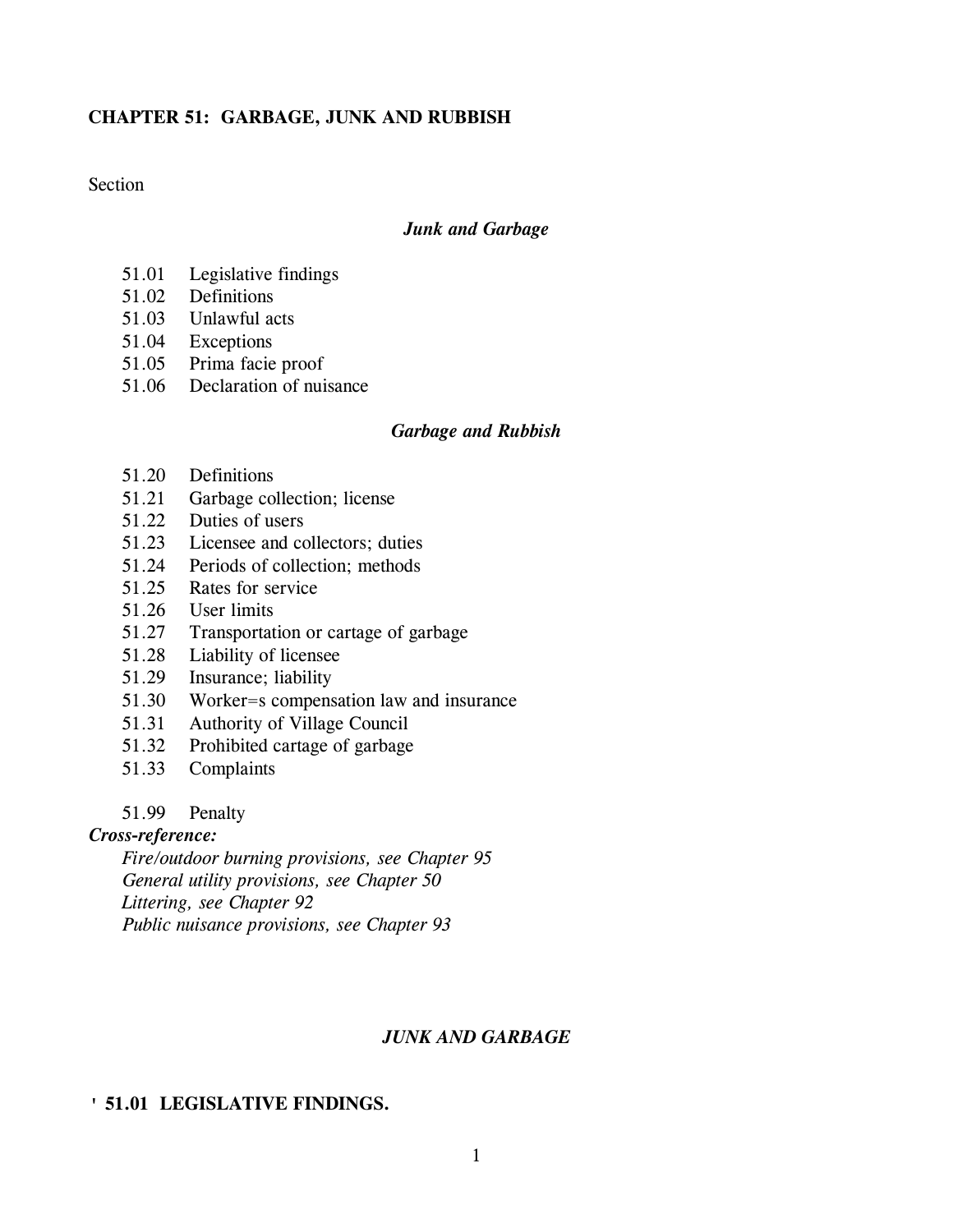It is hereby determined that there exists on privately owned parcels of land within the village accumulations of junk and/or garbage and that the accumulation of junk and/or garbage constitutes a hazard to the public hearth, safety and welfare of the residents of the village for the reasons that they provide a habitat conducive to breeding and nesting of rats, mice and other vermin and also that they contain objects with sharp edges and other hazards which could injure small children who would be attracted to play thereon without appreciating the danger thereof, and that the regulations are required to eliminate the foregoing undesirable condition and protect the public health, safety and welfare.

#### **' 51.02 DEFINITIONS.**

For the purpose of this subchapter, the following definitions shall apply unless the context clearly indicates or requires a different meaning.

*JUNK.* Any unused or unusable building materials, furniture, machinery, appliances, toys, bikes or parts thereof, including inoperable motor vehicles, which because of mechanical condition or missing parts cannot be driven.

*GARBAGE.* Any accumulation of trash, refuse or litter, specifically including but not limited to, containers once containing edible, drinkable or usable materials, as well as dead animals (or parts thereof) and discarded edible or drinkable items.

*RUBBISH.* Includes, but is not limited to: waste paper, metallic wire, metallic cans, metallic cuttings, boxes, glass, straw, shavings, barrels, lumber, paper cartons, brush, lawn cuttings, plastic ware, plastic cans, plastic cuttings, pallets and hedge trimmings. (Ord. 130A, passed 6-13-2005)

## **' 51.03 UNLAWFUL ACTS.**

(A) *Storing of junk.* No owner, occupant or possessor of land within the village shall keep or permit to be kept any accumulation of junk thereon which has a total cumulative weight exceeding 40 pounds or a total of cumulative dimension exceeding nine cubic feet unless the same is within a completely enclosed building, not more than two consecutive weeks, 14 days.

(B) *Storing of rubbish and garbage.* No owner, occupant or possessor of land in the village shall keep or permit to be kept any rubbish or garbage unless the same is kept within a closely covered can or other metal, plastic or rubber container designed for same and sufficient to prevent entry by rats, mice and other vermin, not more than two consecutive weeks, 14 days.

(C) *Discarding of junk, rubbish and garbage.*

(1) It shall be unlawful for any person to discard any junk, rubbish or garbage on any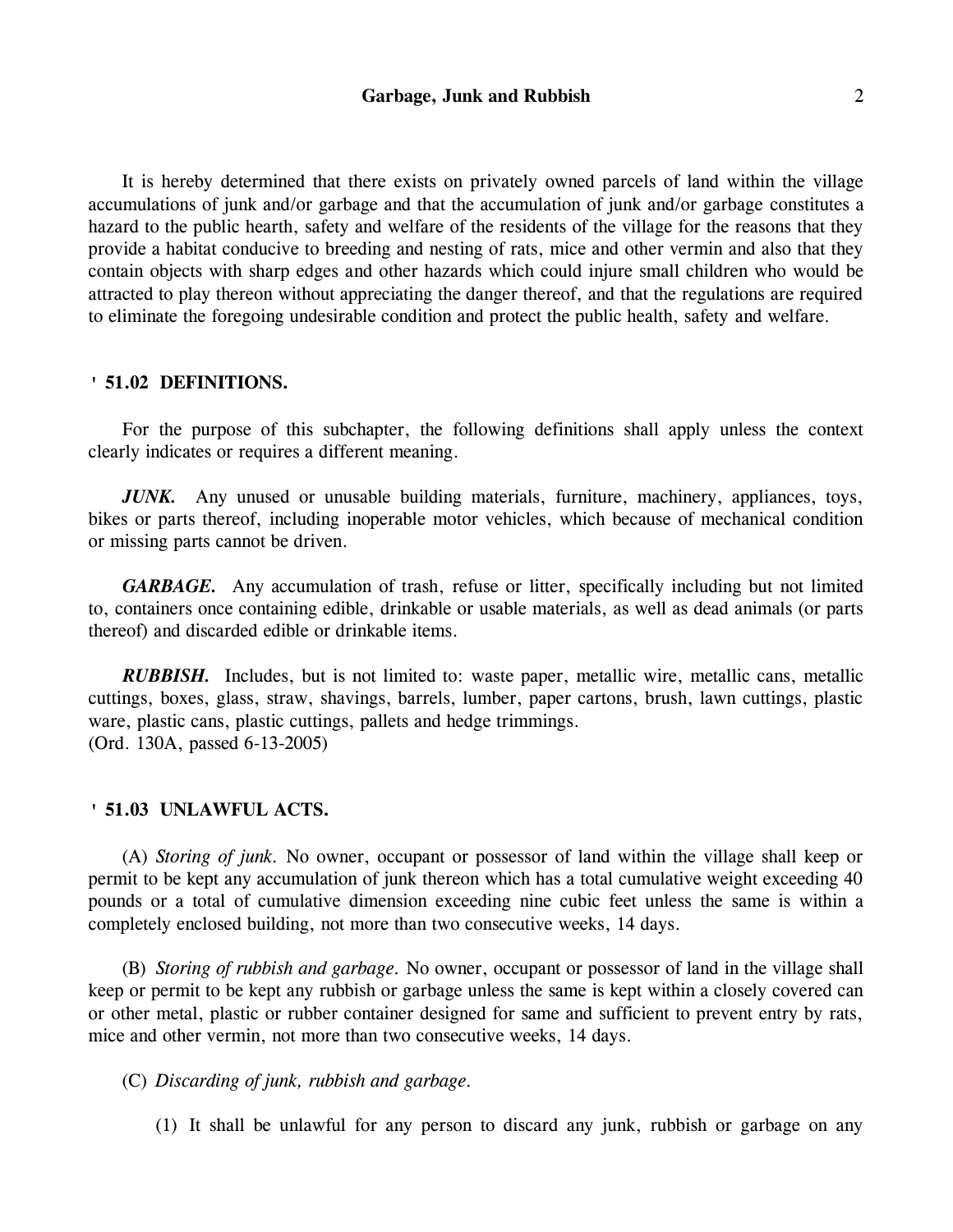private or public property unless the property is licensed to receive the junk, rubbish or garbage.

(2) Unlawful discarding includes but is not limited to the tossing or leaving of junk, rubbish or garbage along the roadsides, on private property owned by another person, in the public roadway, in parking lots, or on public property not licensed to receive the junk, rubbish or garbage. (Ord. 130A, passed 6-13-2005) Penalty, see ' 51.99

#### **' 51.04 EXCEPTIONS.**

(A) This subchapter does not apply to the inventory or to the property of patrons in or on the premises occupied by a lawful motor vehicle repair facility, furniture or appliance repair facility, or gasoline service station while left on the premises of the business for purposes of service or repair occupied by a merchant licensed under M.C.L.A. ' 205.53 and conducting a lawful business.

(B) This subchapter does not apply to junk yards which can be regulated under Public Act 12 of 1929, being M.C.L.A. '' 445.441 through 445.443. This subchapter shall not prohibit maintained composting or compost piles.

(Ord. 130A, passed 6-13-2005)

# **' 51.05 PRIMA FACIE PROOF.**

(A) In any litigation arising under this subchapter testimony that any furniture, machinery, appliance or parts thereof have been observed in the same place for 14 days or more shall constitute prima facie proof that the machinery, appliance or parts thereof are inoperable, unused or unusable as defined in ' 51.02 above.

(B) Likewise, in any litigation arising under this subchapter, testimony that any motor vehicle, or parts thereof have been observed in the same place for a period of 14 consecutive days shall constitute prima facie proof that the motor vehicle or parts thereof are inoperable, unused or unusable as defined in ' 51.02 above.

(Ord. 130A, passed 6-13-2005)

## **' 51.06 DECLARATION OF NUISANCE.**

Any violation of any provision of this subchapter is hereby declared to be a nuisance and the village may institute appropriate court proceedings to enjoin, abate and remove any like nuisance. (Ord. 130A, passed 6-13-2005) Penalty, see ' 51.99

# *GARBAGE AND RUBBISH*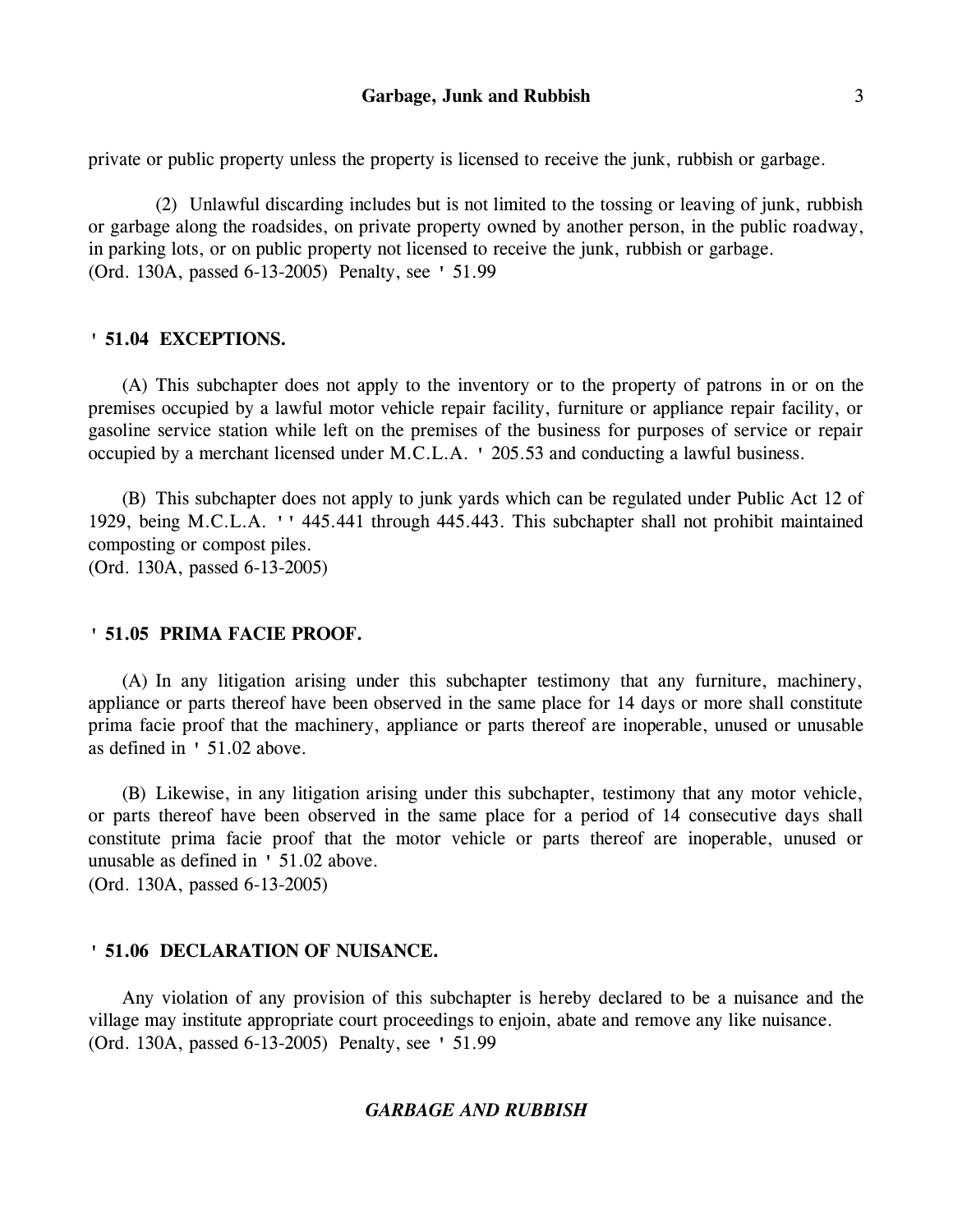## **' 51.20 DEFINITIONS.**

For the purpose of this subchapter, the following definitions shall apply unless the context clearly indicates or requires a different meaning.

*GARBAGE.* Rejected food wastes, including waste accumulation of animal, fruit or vegetable material used or intended for food or that attend the preparation, use, cooking, dealing in or storing of meat, fish, fowl, fruit or vegetable, and all discarded material that has come in direct contact with the foregoing resulting from handling, processing, storage, preparation, serving and consumption of food.

*PERSON.* Any natural person,  $d/b/a$  entity, partnership or corporation.

*RUBBISH.* Includes trash, discarded parts, debris, ashes and other residential, commercial or industrial waste materials, including discarded appliances and large items and other materials generally, including articles, parts or materials ordinarily and customarily disposed at sanitary landfills or incinerators.

(Ord. 132A, passed 6-13-2005)

### **' 51.21 GARBAGE COLLECTION; LICENSE.**

(A) It shall be unlawful for any person to engage in the business of collecting garbage/rubbish in the village without first paying the license fee and obtaining a license therefor as hereinafter provided.

(B) Whenever any contingency shall, in the judgment of the village make action necessary or advisable, the Council may, either by advertising for bids, or otherwise, enter into a contract or contracts with the mutual consent of the licensee, or extend the term thereof, with, and grant a license or licenses to the person as the Village Council may deem able to collect garbage in the village in accordance with the best interests of the village and its residents.

(C) The contract or contracts:

(1) Shall be for the term as the Council of the village shall fix;

(2) Shall contain an agreement by the licensee to collect garbage/rubbish from all residents of the village or the residents as specified by the Village Council, in accordance with the provisions of this subchapter; and

(3) May be, but need not be exclusive.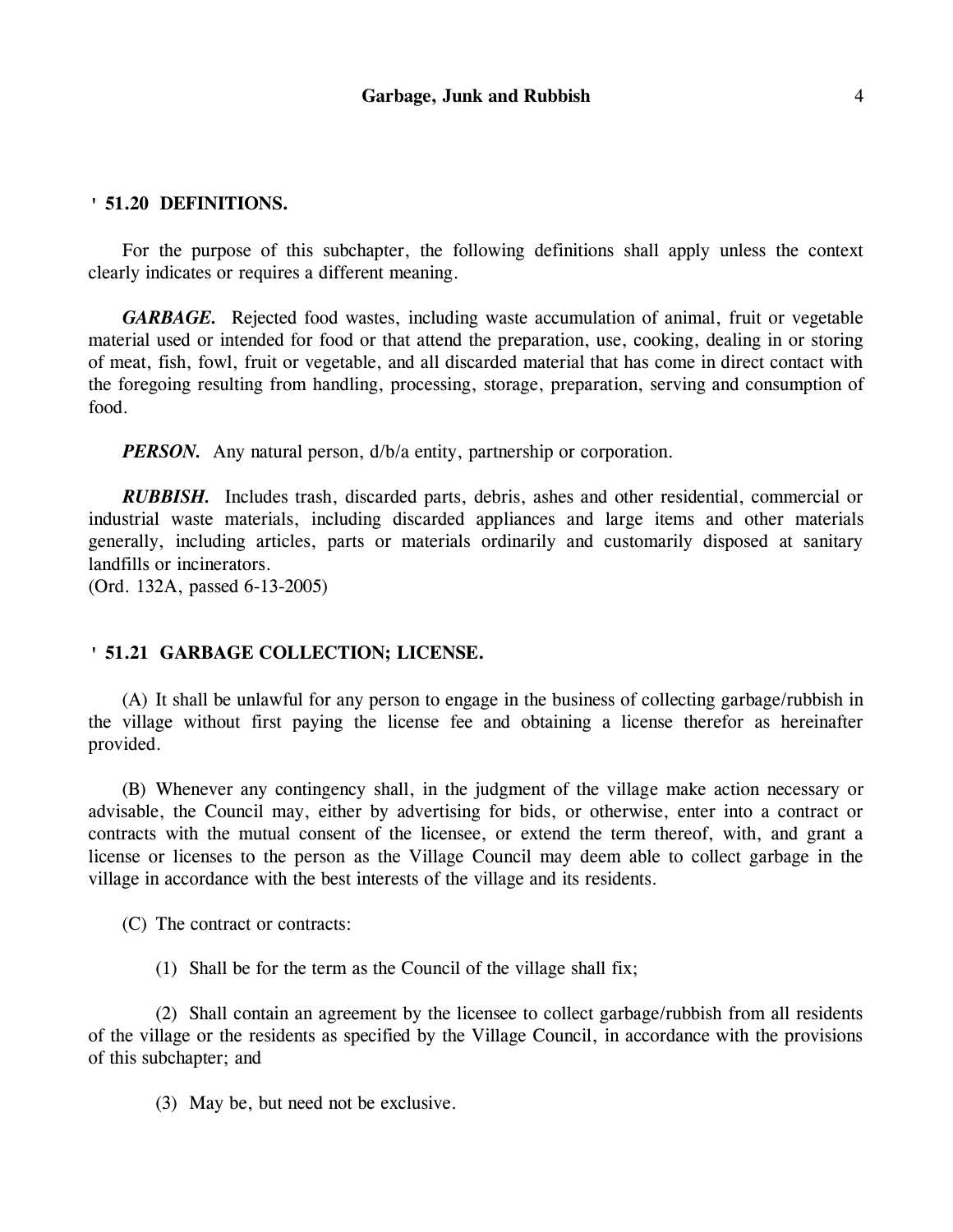# **Garbage, Junk and Rubbish** 5

(D) The Village Council may authorize the making on the part of the village of one or more contracts and may limit the contract to a certain part or parts of the village or to certain classes of customers. The Village Council shall grant a license to collect garbage/rubbish in the village for the period of the contract upon the payment of a license fee therefor, which shall be set by resolution of the Village Council. The fee shall be payable annually.

(E) The Village Council shall:

(1) Make the rules and regulations governing the operation of the business of garbage/rubbish collection, as it may deem necessary; and

(2) Revoke the license of any garbage/rubbish collector who fails to abide by any like rule or regulation adopted by the Village Council, or any provision of this subchapter. Written notice of violations of any like rule or regulation shall be remitted to the licensee and the licensee shall have a reasonable opportunity to correct the violation. Prior revocation of a license shall be sufficient ground for the village=s refusal to certify any future application by the licensee, in that case, all license fees which have been paid shall thereupon be forfeited.

(F) The Village Council may provide in the contract with the licensee the following conditions:

(1) Termination of services and revocation of the license;

(2) Reinstatement of service after same has been terminated;

(3) Short cancellations of service for periods of time when a residence will be unoccupied; and

(4) Other provisions which, in the opinion of the Council, are deemed desirable to carry out the intent of this subchapter.

(G) A commercial or Industrial licensee operating without a contract but under a license shall pay an annual license fee as established by the Village Council to defray administrative costs for issuing and enforcing licenses. Any residential garbage/rubbish collection done without a license and a contract will forfeit any payment for services by the village.

(H) No license or contract granted or entered into under the provisions of this subchapter shall be transferable or assignable without the permission of the Village Council expressed in the form of a resolution.

(Ord. 132A, passed 6-13-2005) Penalty, see ' 51.99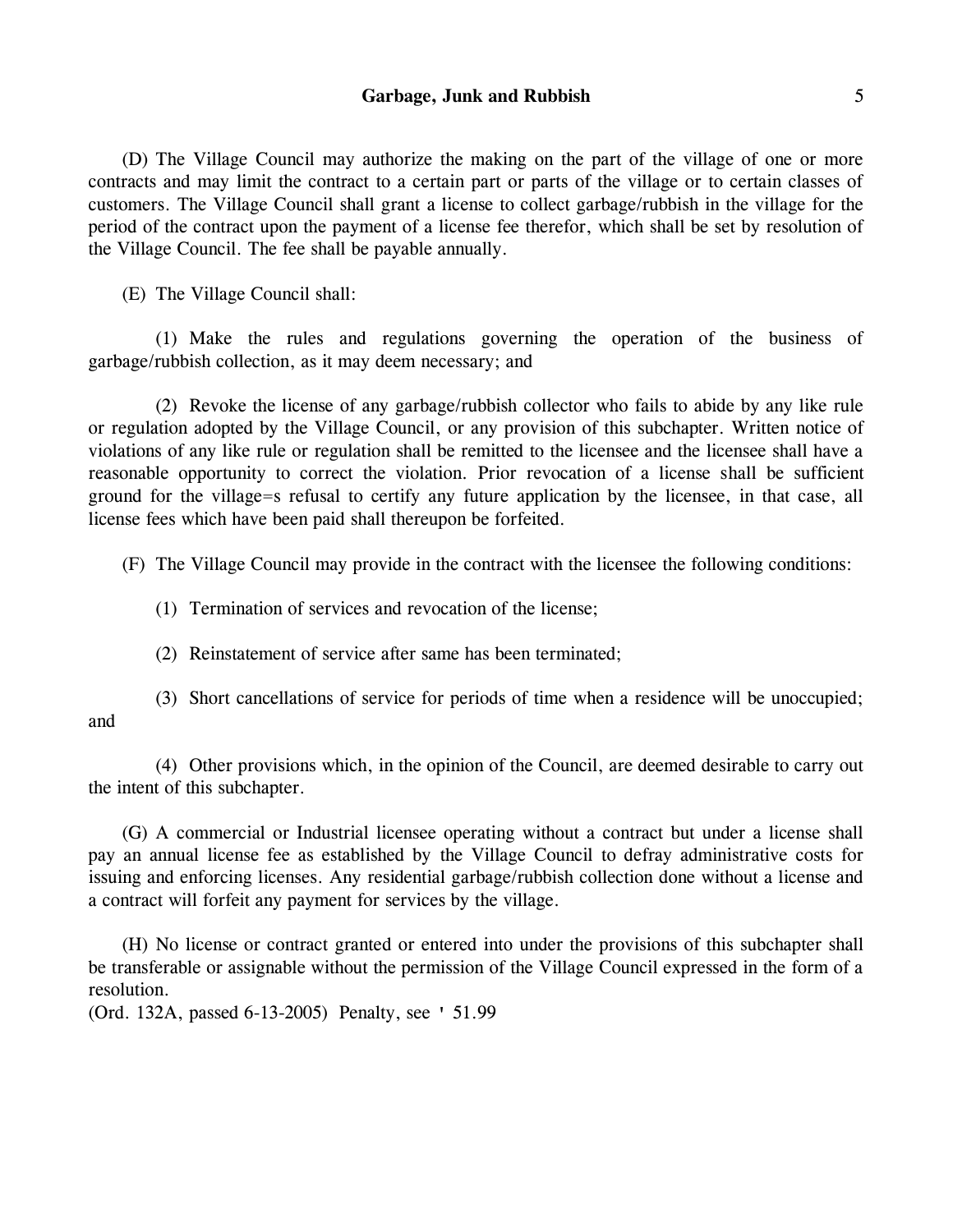#### **' 51.22 DUTIES OF USERS.**

(A) All residential dwelling units, commercial establishments and industrial businesses in the village shall be required to utilize a garbage/rubbish collection service from a licensed collection service that the Village Council approves by resolution.

(B) Each residential user shall:

(1) Utilize any containers provided for in the license permit granted to the garbage/rubbish collection service if the resident would choose. If not, the residential user shall provide a suitable garbage/rubbish container or containers, not to exceed a total of 90 gallons of capacity, free from leaks and with suitable covers or suitable commercial or residential garbage bags, not to exceed 90 gallons of capacity;

(2) Receive garbage/rubbish collection service under and by virtue of the provisions of this subchapter and be obligated to pay for the services billed by the village. Each residential unit is designated as a user;

(3) Keep all garbage/rubbish containers and bags on his or her premises in a sanitary and serviceable condition. It shall be unlawful for any person to permit any garbage/rubbish containers or bags on his or her premises to become unsanitary or to maintain the same in a condition that it becomes a nuisance, or to load any bag beyond its rated capacity of the same; and

(4) Will be allowed a maximum of 90 gallons of garbage/rubbish per week. Volume in excess of this limit may be subject to a surcharge. Additional garbage/rubbish may be placed for pick-up by the garbage/rubbish collection service, provided:

(a) It is suitably contained, i.e.: wooden boards must be no greater than four feet in length and tied into bundles not to exceed 100 pounds in weight; and

(b) Large home items such as furniture and appliances may be included only after making prior arrangements with the village office at least 36 hours before the scheduled pick-up time.

(C) Each commercial and each industrial user shall use suitable bins provided by the contractor or if none is provided, the user shall provide a suitable bin or bins. (Ord. 132A, passed 6-13-2005) Penalty, see ' 51.99

# **' 51.23 LICENSEE AND COLLECTORS; DUTIES.**

(A) The licensee shall furnish all users with garbage/rubbish collection service as provided for herein and as provided under the terms of any contract made between the village and the licensee.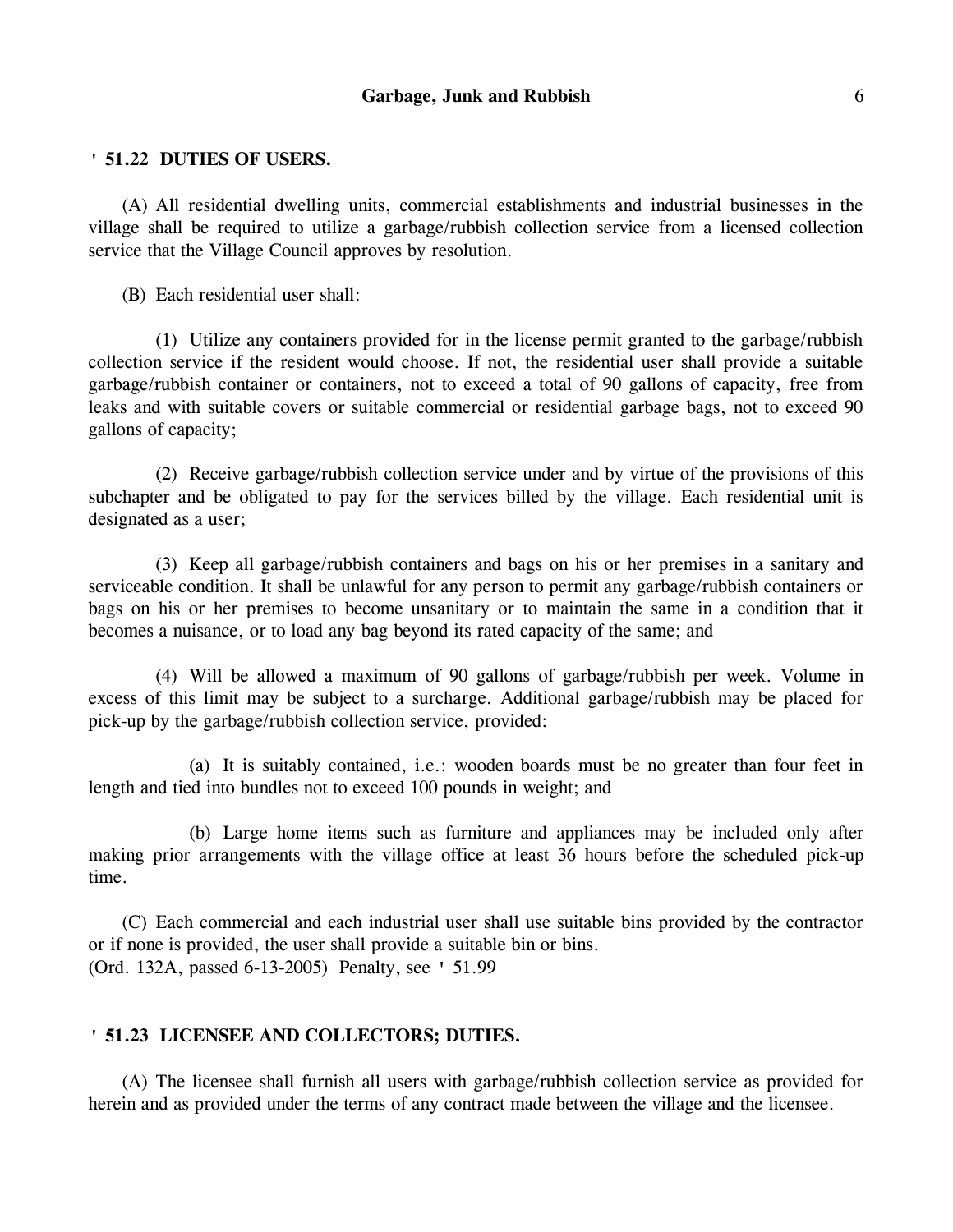(B) No person shall:

(1) Engage in the business of collecting, transporting or disposing of any animal, vegetable or kitchen refuse except a person licensed therefor in accordance with ' 51.21 above; or

(2) Engage in the business of collecting, transporting or disposing of any other form of garbage/rubbish whether or not herein defined as Agarbage@ or Arubbish@ without first obtaining a license therefor.

(C) Licenses shall be issued upon application to the Village Clerk on forms provided by the village and upon payment of the fee as shall be established by the Village Council.

(D) The licensee shall:

(1) Provide to the village a telephone service and shall provide someone to regularly answer the same during normal business hours; and

(2) Dispose of all garbage/rubbish in such a manner, as not to create a public or private nuisance and as required by any county, state or federal laws and regulation.

(E) The licensee of all garbage/rubbish trucks used chiefly for residential collection shall:

(1) Have metal covered bodies equipped with mechanical loading devices on all the vehicles;

(2) Have a sign containing the name of the licensee, the telephone number and the number assigned on both sides of all the vehicles, all of which shall be marked with plain visible letters not less than four inches in height;

(3) Submit the vehicles to inspection by the village or its agents at all times requested; and

(4) Keep all the vehicles in a sanitary condition. (Ord. 132A, passed 6-13-2005) Penalty, see ' 51.99

# **' 51.24 PERIODS OF COLLECTION; METHODS.**

(A) All garbage/rubbish shall be collected by the licensee at least once each week from residential users in the village, with at least three days intervening between collections, except upon those occasions when conditions beyond the control of the licensee make it impractical; and collections from other users shall be as provided in the license or more frequently if agreed upon by the licensee and the user.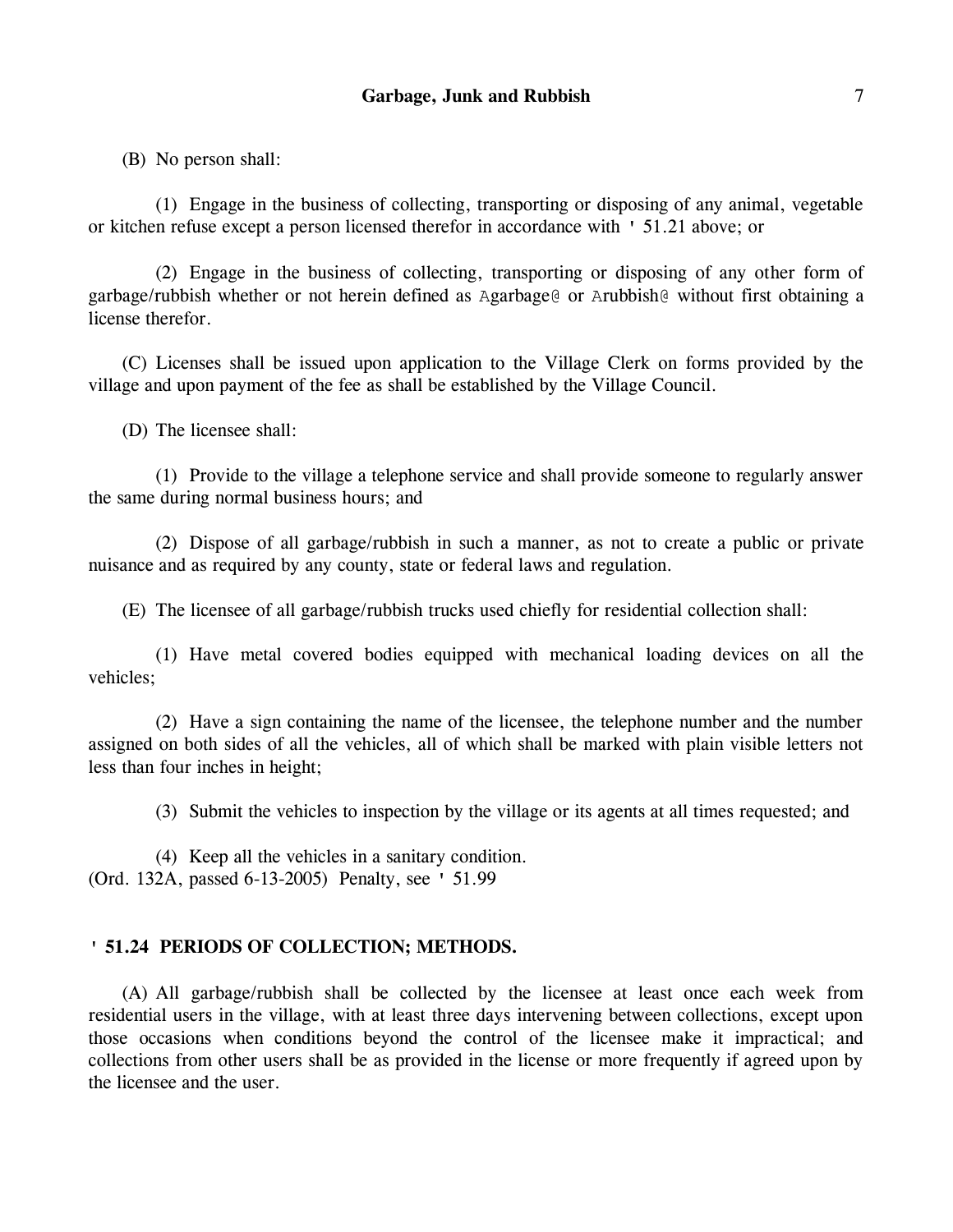#### **Garbage, Junk and Rubbish** 8

(B) All collections of garbage/rubbish in the residential sections of the village shall be made between the hours of 6:30 a.m. and 6:30 p.m. and shall be made at curbside unless other arrangements are made by the user. All containers and bags shall be so handled and emptied so that no garbage is spilled on the premises of the user or in any street area. (Ord. 132A, passed 6-13-2005)

# **' 51.25 RATES FOR SERVICE.**

(A) The contract provided in ' 51.21 above shall fix the rate per user to be charged for the garbage/rubbish service provided in this subchapter and the rates shall be consistent with good service and the protection of the public health. The village shall negotiate rates for residential service only, with rates for commercial and industrial service to be negotiated directly between licensee and the particular user.

(B) The village shall bill each user the actual costs of garbage/rubbish collection together with a reasonable administrative fee for administering the provisions of this subchapter including but not limited to enforcement actions, billings, inspections and general administrative duties. Bills may be sent out quarterly. For an additional service charge, bills may be sent out monthly after the user has signed and returned a contract form to the village. Responsibility and liability for the payment of the bills shall rest with the owner of the unit. The bills shall constitute a lien on the property of the owner, and in the event that the bill remains unpaid the same may be added to the real property tax bill of the property and collected in the same manner as real property taxes and special assessments are collected by the village. The bills shall be added to the tax rolls between May 1 and May 31 of each year.

(Ord. 132A, passed 6-13-2005)

#### **' 51.26 USER LIMITS.**

Each single-family dwelling shall maintain garbage service under this subchapter and be considered a user. Each unit within a multi-family dwelling shall maintain garbage service under this subchapter and be considered a user. No residential users may share garbage service under this subchapter.

(Ord. 132A, passed 6-13-2005)

#### **' 51.27 TRANSPORTATION OR CARTAGE OF GARBAGE.**

The licensee shall load all garbage/rubbish collected so that as soon as any compartment of the licensee=s vehicle is filled the same shall be immediately covered so as not to let garbage spill. (Ord. 132A, passed 6-13-2005)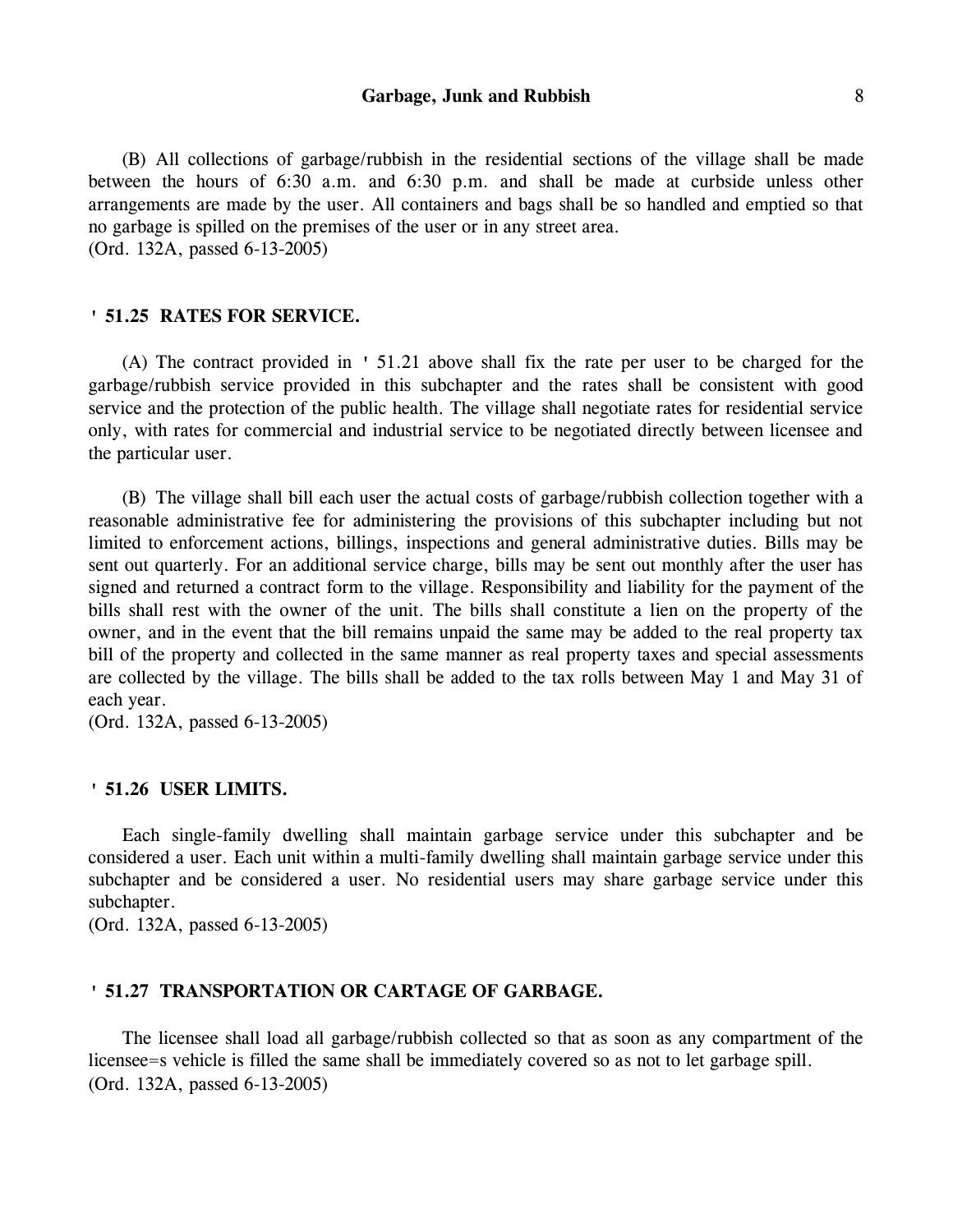#### **' 51.28 LIABILITY OF LICENSEE.**

Any licensee shall pay any and all claims or judgements made, allowed or obtained against the village, either alone or jointly with the licensee, and otherwise hold the village harmless from liability on account of any injury or damage to person or property by reason of any acts or omissions of licensee hereunder, and the licensee shall intervene and defend any claim, suit or action upon written notice thereof given by the Clerk of the village to the licensee. (Ord. 132A, passed 6-13-2005)

# **' 51.29 INSURANCE; LIABILITY.**

All licensees hereunder shall carry automobile property damage and personal liability insurance with the village as a named insured and in amounts as shall be approved by the Village Council. (Ord. 132A, passed 6-13-2005)

## **' 51.30 WORKER=S COMPENSATION LAW AND INSURANCE.**

All licensees under this subchapter during the time that they are so licensed shall become subject to the Worker=s Compensation Law, being M.C.L.A. '' 418.101 through 418.941, of the state and shall carry Worker=s Compensation Insurance as required by law. (Ord. 132A, passed 6-13-2005)

# **' 51.31 AUTHORITY OF VILLAGE COUNCIL.**

Authority to inspect, investigate and report on the service rendered by any licensee in the collection delivery and disposal of garbage/rubbish is hereby given to the Village Council or its authorized agent.

(Ord. 132A, passed 6-13-2005)

### **' 51.32 PROHIBITED CARTAGE OF GARBAGE.**

It shall be unlawful for any person to:

(A) Carry the same in cans, wagons or vehicles which are not free from leaks;

(B) Allow any garbage/rubbish to drift or fall on any street or public place;

(C) Dump or dispose of any garbage on any vacant lot or open premises, within the limits of the village;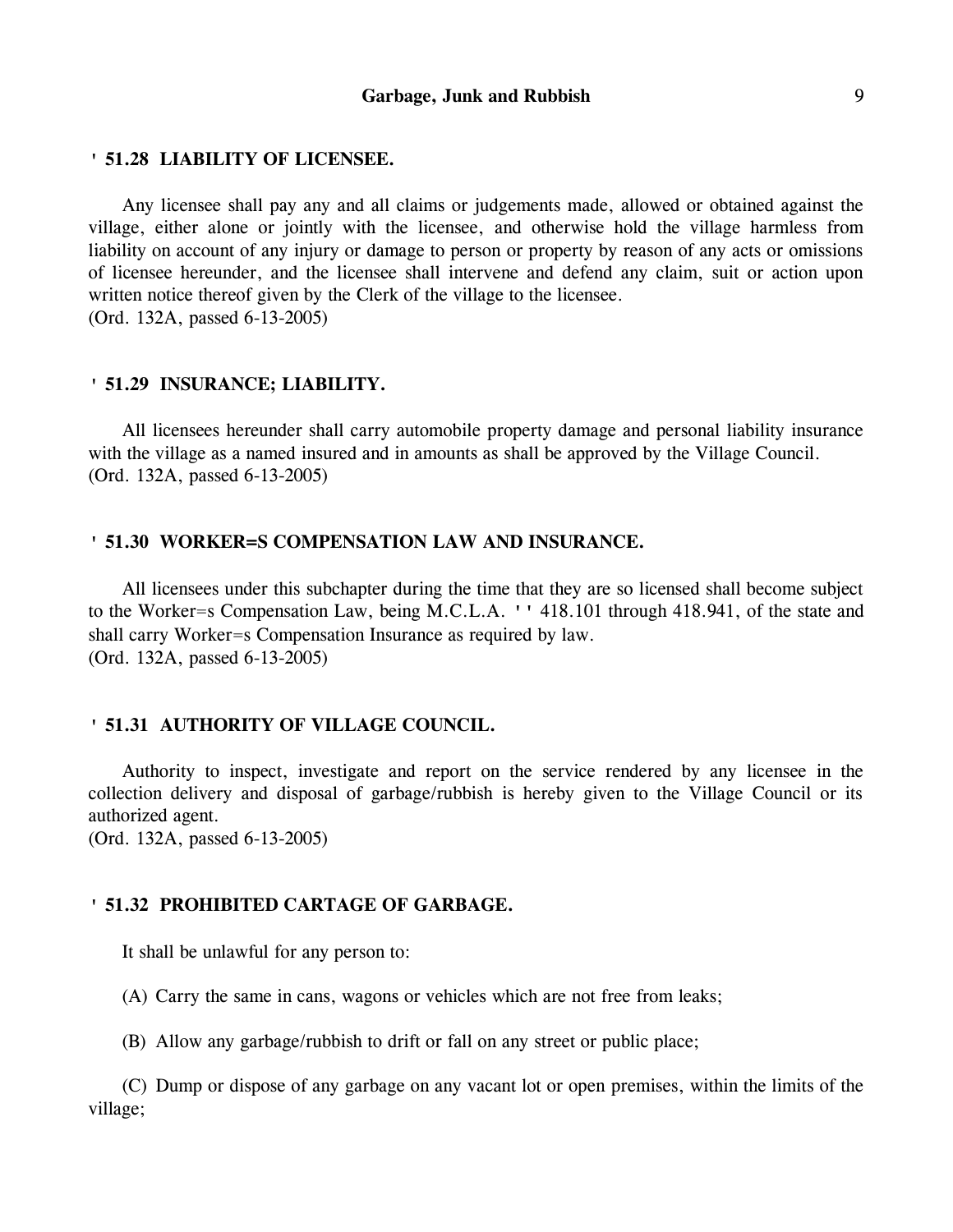(D) Transport, carry through or allow to blow/litter on the streets of the village; or

(E) Any garbage/rubbish in any wagon or vehicle, unless the garbage is thoroughly covered with a metal cover.

(Ord. 132A, passed 6-13-2005) Penalty, see ' 51.99

# **' 51.33 COMPLAINTS.**

(A) The Village Council shall by the terms of any contract between the village and any licensee provide for the proper and orderly handling of any complaints including the failure in service or that the licensee is not complying with the provisions of the contract and this subchapter.

(B) All complaints by any user may be referred to:

- (1) Clerk of the village;
- (2) The Department of Public Works; or

(3) Official of the village designated by the Village Council, by resolution for investigation for the purpose of determining whether there has been any violation of any of the provisions of this subchapter. Any proceedings for the enforcement of this subchapter may be instituted by the Village Council, police officer or Village President but nothing contained herein shall be construed as foreclosing any person from seeking private redress or filing his or her own complaint in any court for violation of this subchapter.

(Ord. 132A, passed 6-13-2005)

# **' 51.99 PENALTY.**

(A) Any person who violates the provisions of '' 51.01 through 51.06 shall be deemed responsible of a Level C civil infraction defined in Chapter 11, and upon a finding of responsible, shall be subject to the penalties defined therein.

(B) (1) Any person who violates the provisions of '' 51.20 through 51.33 shall be deemed responsible of a Level A civil infraction defined in Chapter 11, and upon a finding of responsible, shall be subject to the penalties defined therein.

(2) Any person who violates the provisions of any other section of '' 51.20 through 51.33 shall be deemed guilty of a misdemeanor and, upon conviction, shall be subject to a fine of not exceeding \$500 or by imprisonment in the county jail for a period of not exceeding 90 days, or both the fine and imprisonment in the discretion of the court.